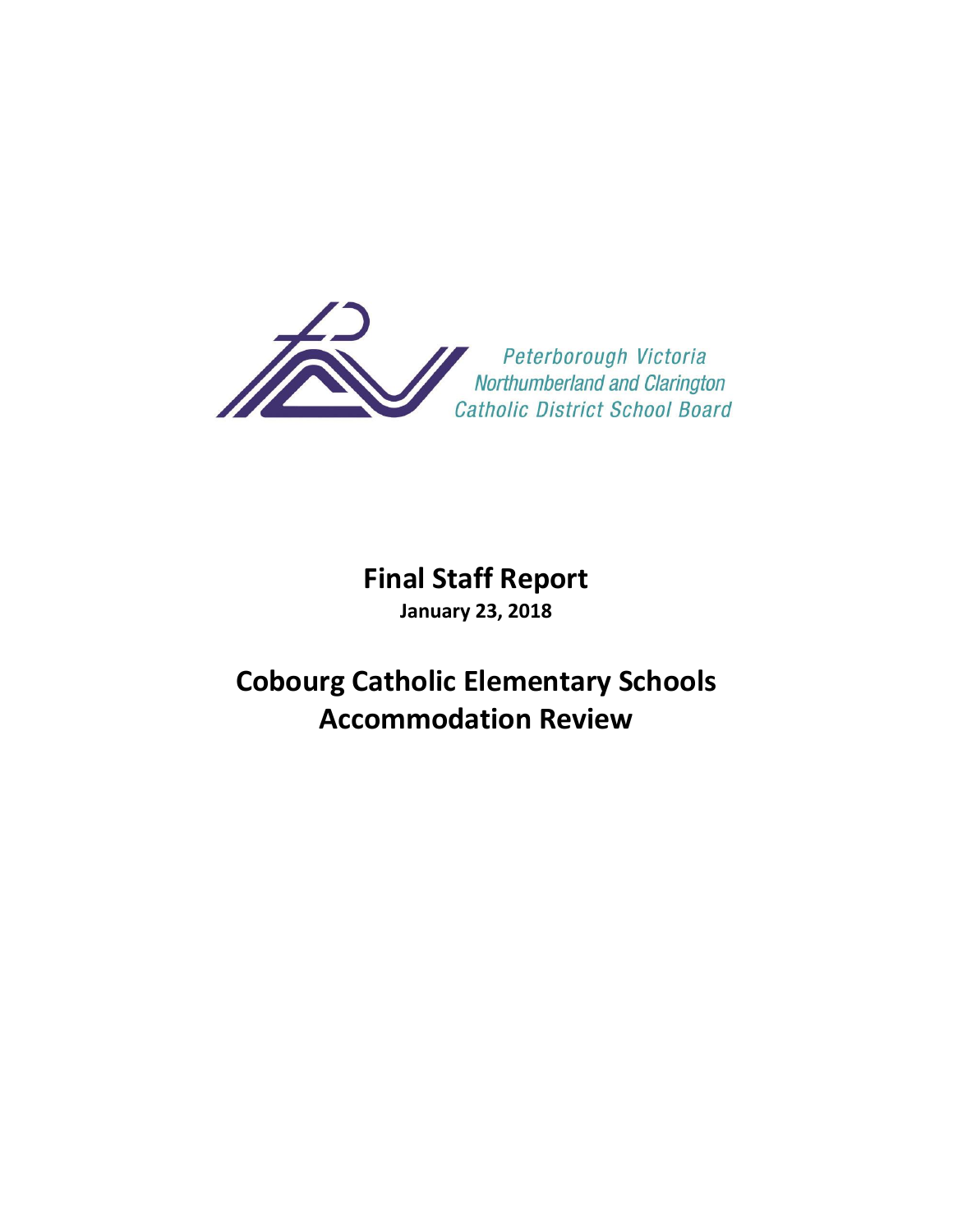## **FINAL STAFF REPORT TABLE OF CONTENTS**

| 1.0 |                                     |                                                                                      |  |  |  |  |
|-----|-------------------------------------|--------------------------------------------------------------------------------------|--|--|--|--|
|     | 1.1                                 | <b>Goals of the Accommodation Review Process:</b>                                    |  |  |  |  |
|     | 1.2                                 | <b>Board-wide Accommodation Review Goals</b>                                         |  |  |  |  |
|     | 1.3                                 | <b>Cobourg Accommodation Review Goal</b>                                             |  |  |  |  |
| 2.0 |                                     |                                                                                      |  |  |  |  |
|     | 2.1<br><b>Policy and Guidelines</b> |                                                                                      |  |  |  |  |
|     | 2.2                                 | <b>Accommodation Review Process</b>                                                  |  |  |  |  |
| 3.0 |                                     |                                                                                      |  |  |  |  |
|     | 3.1                                 | <b>Introduction and Purpose</b>                                                      |  |  |  |  |
|     | 3.2                                 | <b>Analysis</b>                                                                      |  |  |  |  |
|     | 3.2.1                               | <b>Enrolment and Utilization</b>                                                     |  |  |  |  |
|     | 3.2.2                               | <b>Facility Condition</b>                                                            |  |  |  |  |
|     | 3.3                                 | <b>Accommodation Options</b>                                                         |  |  |  |  |
|     | 3.4                                 | <b>School Information Profiles</b>                                                   |  |  |  |  |
|     | 3.5                                 | <b>Approval to Proceed with Accommodation Review</b>                                 |  |  |  |  |
| 4.0 |                                     |                                                                                      |  |  |  |  |
| 5.0 |                                     |                                                                                      |  |  |  |  |
|     | 5.1                                 | <b>Committee Membership</b>                                                          |  |  |  |  |
|     | 5.2                                 | <b>Terms of Reference</b>                                                            |  |  |  |  |
|     | 5.3                                 | <b>Schedule</b>                                                                      |  |  |  |  |
|     | 5.4                                 | <b>Additional Options from ARC</b>                                                   |  |  |  |  |
|     | 5.5                                 | <b>Committee Input on Final Recommended Option</b>                                   |  |  |  |  |
| 6.0 |                                     |                                                                                      |  |  |  |  |
|     | 6.1                                 | <b>Public Meetings</b>                                                               |  |  |  |  |
|     | 6.2                                 | <b>ARC Webpage</b>                                                                   |  |  |  |  |
|     | 6.3                                 | <b>Online Survey</b>                                                                 |  |  |  |  |
|     | 6.4                                 | <b>Communication Received</b>                                                        |  |  |  |  |
| 7.0 |                                     |                                                                                      |  |  |  |  |
|     | 7.1                                 | <b>Recommended Option</b>                                                            |  |  |  |  |
|     | 7.2                                 | <b>Guiding Principles</b>                                                            |  |  |  |  |
| 8.0 |                                     |                                                                                      |  |  |  |  |
|     |                                     | Appendix A - Cobourg Catholic Elementary Schools Accommodation Review Binder Page 18 |  |  |  |  |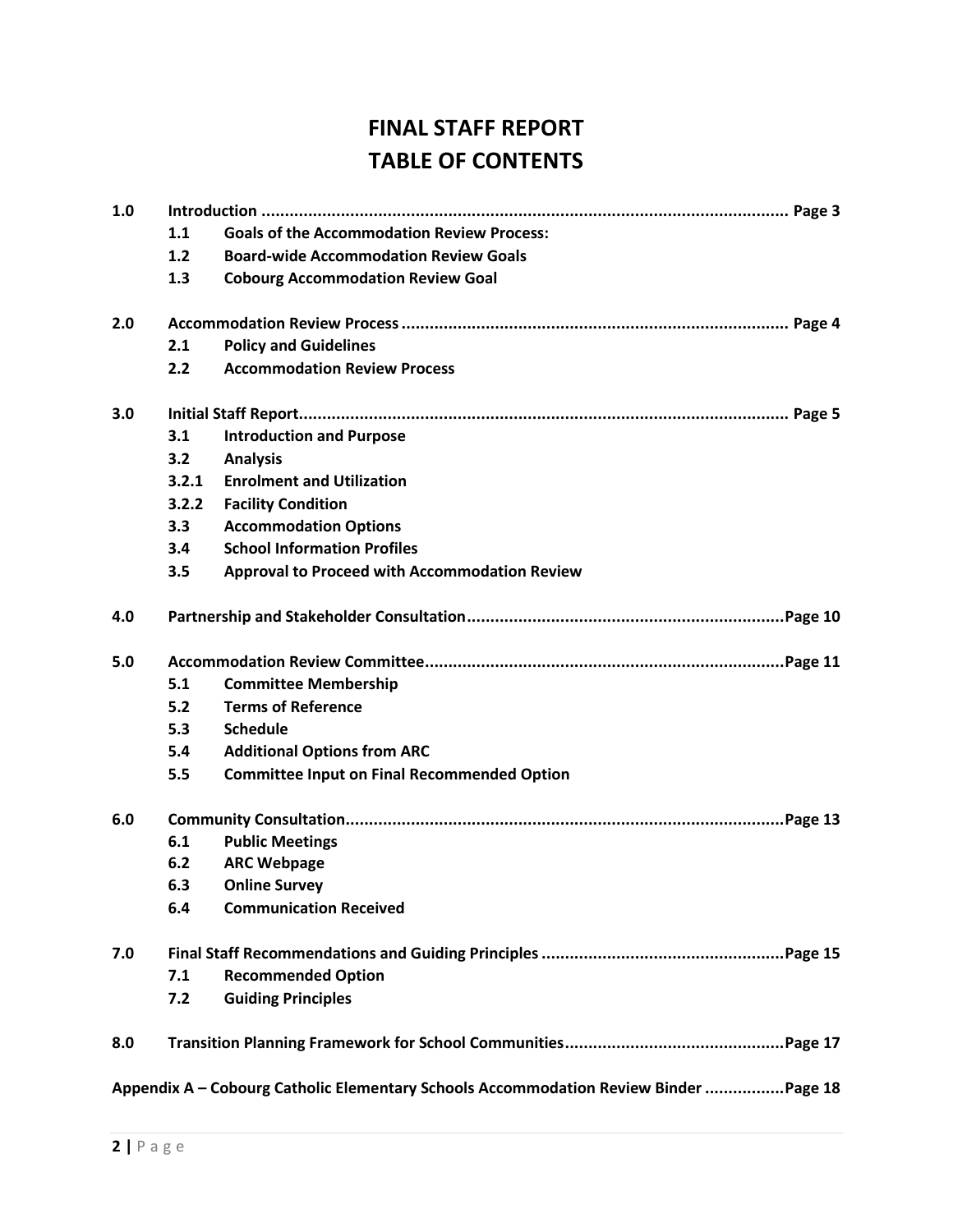## **1.0 Introduction**

School boards are responsible for managing their school capital assets in an effective manner. They must respond to changing demographics, program needs and facility condition while ensuring continued student achievement and well-being, and the financial viability/sustainability of the school board.

The Peterborough Victoria Northumberland and Clarington Catholic District School Board (PVNCCDSB) is committed to providing a full range of education experiences for its students and community equitably distributed across the system in accordance with its vision and strategic priorities.

The authority of school boards to make decisions regarding pupil accommodation is set out in section 171(1), paragraph 7 of the Education Act.

171(1) A board may...

(7) determine the number and kinds of schools to be established and maintained and the attendance area for each school, and close schools in accordance with policies established by the board from guidelines issued by the Minister.

The Board has established and approved Policy 109 – Pupil Accommodation Review which provides a framework for pupil accommodation reviews that is consistent and aligns with the Ministry of Education Pupil Accommodation Review Guidelines.

#### **1.1 Goals of the Accommodation Review Process**

The following goals will guide the Cobourg Catholic Elementary School Accommodation Review:

- Be faithful to the PVNCCDSB strategic plan: ensure that decisions are evidence based and responsive.
- Determine attendance boundaries that best meet board-wide accommodation review goals, program delivery and the priorities of school communities.

#### **1.2 Board-wide Accommodation Review Goals**

The following goals relate to any accommodation review, whether a boundary change or school closure and must be considered in the Cobourg Catholic Elementary School Accommodation Review:

- Provide the most optimal learning environment possible (consider program environments and how they support student achievement).
- Ensure efficient use of system resources by balancing enrolment and facilities:
	- o Maximize the use of Board-owned facilities over the long-term;
	- $\circ$  Minimize the use of non-permanent accommodation (portables) as a long-term strategy while recognizing that it may be a good short-term solution.
- Provide a long-term (5 years +) accommodation solution.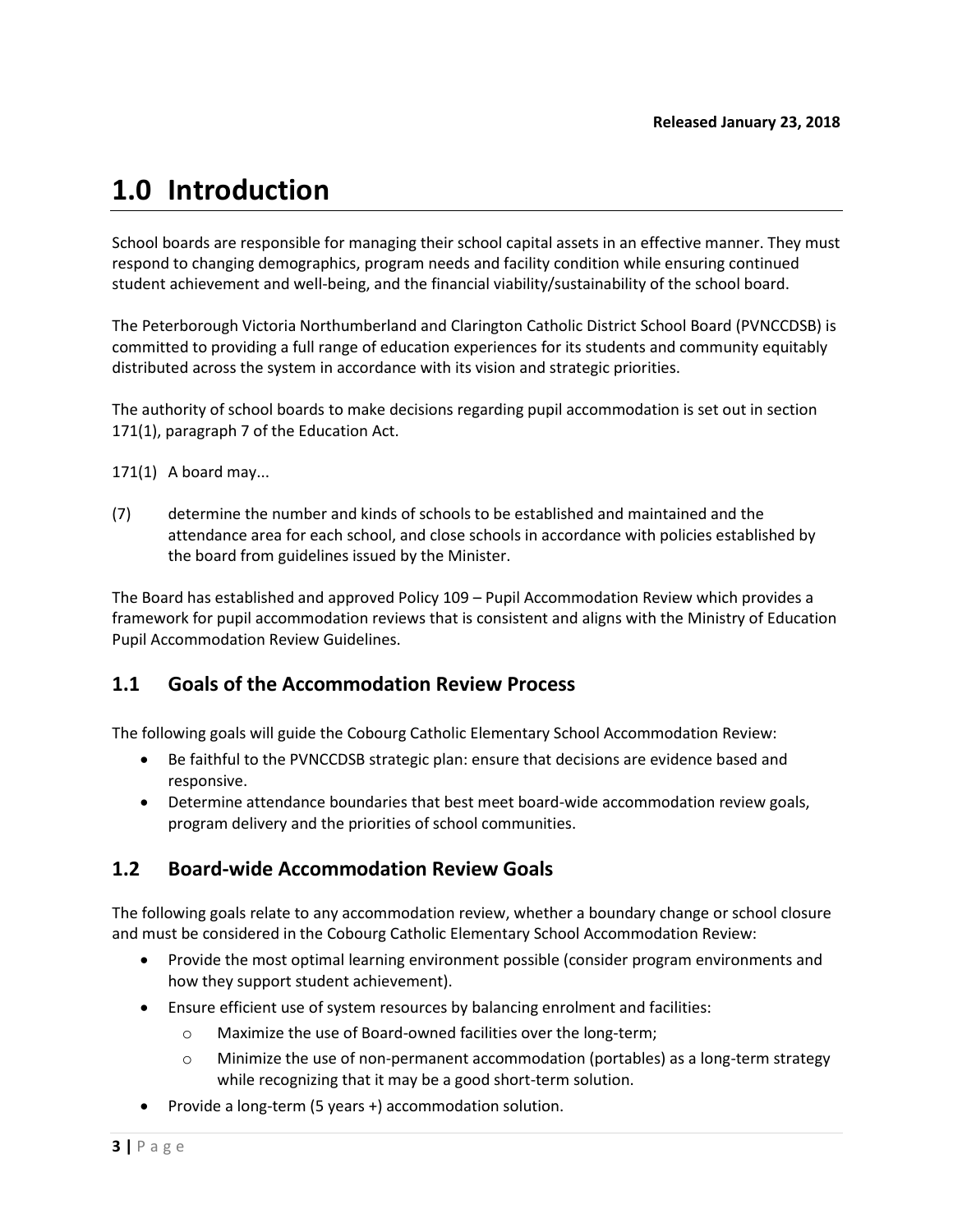- Create boundaries that maximize the number of students that can walk to school:
	- o Consider the board's existing transportation policy and how it may be impacted by or limit accommodation scenarios.
- Provide logical attendance boundaries:
	- o Follow logical divides such as major roads, physical barriers, etc.;
	- o Recognize existing neighbourhoods, wherever possible.
- Reduce operating costs (e.g. maintenance, operations, transportation, etc.).
- Develop accommodation options with consideration for Ministry of Education capital funding formulas.

### **1.3 Cobourg Accommodation Review Goal**

To address significant future capital and maintenance facility condition expenditures at both St. Michael Catholic Elementary School (CES) and Notre Dame CES, the review goal is:

- To fully utilize the St. Joseph CES (effective September 2018) via a boundary change, and;
- To close St. Michael CES and to consolidate the French Immersion program located at St. Michael CES into a new dual track replacement school at Notre Dame CES. \*\*

\*\* Subject to the Final Staff Report approval of the recommended accommodation option by the Board of Trustees, implementation of the closure of St. Michael CES would not occur until the Ministry of Education has approved a new replacement school and the new school has been constructed and ready to occupy.

## **2.0 Accommodation Review Process**

#### **2.1 Policy and Guidelines**

An Accommodation Review is guided by the Ministry of Education Pupil Accommodation Review Guideline, March 2015 and Board Policy 109 and Administrative Procedure 109.

### **2.2 Accommodation Review Process**

The Ministry of Education Pupil Accommodation Review Guideline (March 2015) provides the framework that school boards are required to follow.

Board Policy 109 and Administrative Procedure 109 follow the Ministry Pupil Accommodation Review Guideline as outlined below:

- School Board staffs are required to provide an Initial Staff Report to the Board of Trustees prior to initiating the review. The Initial Staff Report must include a recommended option. The initiation of a school closure review based on the Initial Staff Report is not an approval of the recommended option. However, the entire process is structured around the information contained in the Initial Staff Report.
- Upon approval of the Initial Staff Report, an Accommodation Review Committee (ARC) is established and the ARC's role is to act as the official conduit for information shared between the school board and the school communities, to comment and seek clarification on the initial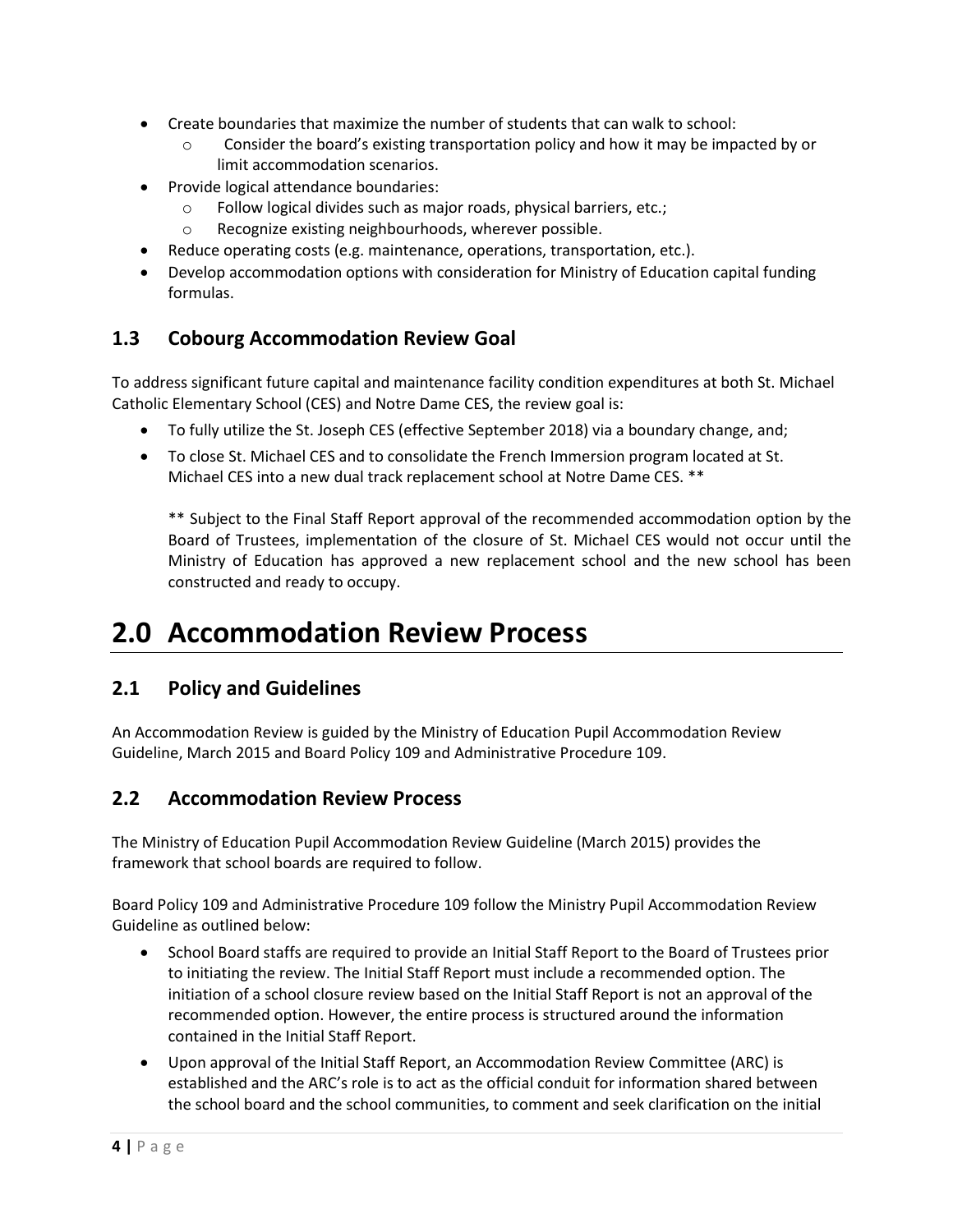staff report, and to review materials provided by board staff. The ARC is permitted to suggest other accommodation options so long as there is supporting rationale and they fit within the scope of the review. The ARC is not responsible for carrying out the school closure review process and providing recommendations.

- Board staffs are responsible for carrying out the school accommodation review process and making the final recommendations to the Board of Trustees and Director of Education.
- Two (2) public meetings are required. The first meeting must include an overview of the ARC orientation session (first ARC working meeting), the Initial Staff Report with the recommended option, and presentation of the School Information Profiles (SIP's). The purpose of the second public meeting is to present the recommended option and implementation strategies.
- Following a decision to close and consolidate a school, a separate committee will be established to address the transition of students and staff.

## **3.0 Initial Staff Report**

## **3.1 Introduction and Purpose**

As part of the overall strategic management of the Board's teaching and learning resources and facilities, and in consideration of long-range planning, Administration has identified relevant conditions that support an accommodation review for the Catholic elementary schools in Cobourg, Ontario. The ultimate goal of the Accommodation Review is to improve the infrastructure and learning environments for students and staff and improve the utilization of the board's facilities.

On March 28, 2017 the Board of Trustees received and approved the Initial Staff Report initiating the Accommodation Review process for the Cobourg Catholic Elementary Schools.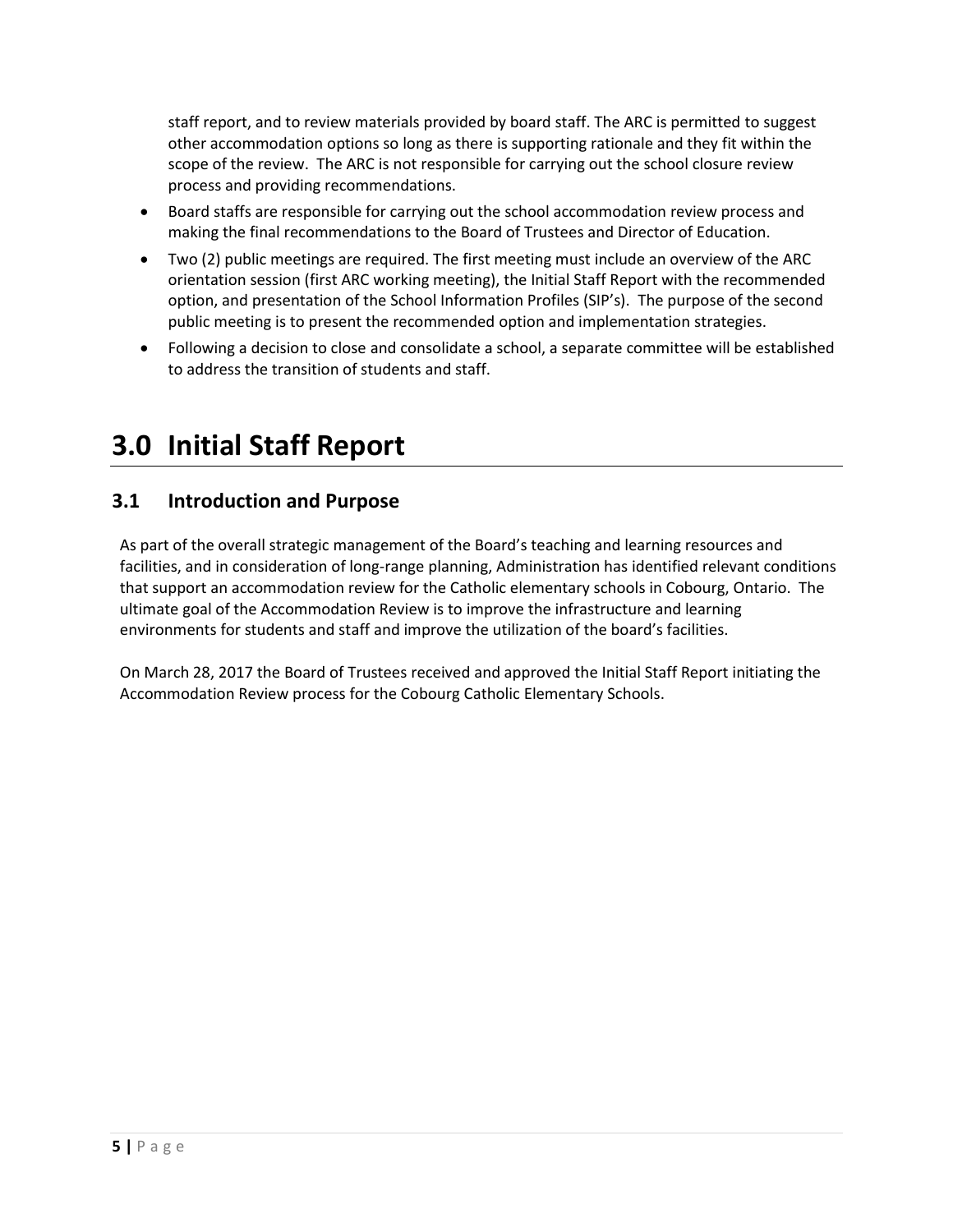#### **3.2 Analysis**

#### **3.2.1 Enrolment and Utilization**

The following table reflects enrolment projections and utilization rates as of September 2017 based on the recently approved program changes for the French Immersion program located at St. Michael CES. (Approved by the Board of Trustees on February 28, 2017).

|                                     | OTG |                          | 2016-17       | 2017-18       | 2018-19       | 2022-23      | 2027-28       |
|-------------------------------------|-----|--------------------------|---------------|---------------|---------------|--------------|---------------|
| <b>Notre Dame CES</b>               | 230 | enrolment<br>utilization | 281<br>(122%) | 260<br>(113%) | 250<br>(109%) | 224<br>(97%) | 233<br>(101%) |
| <b>St. Michael CES</b><br>(FI, K-8) | 248 | enrolment<br>utilization | 216<br>(87%)  | 197<br>(79%)  | 201<br>(81%)  | 204<br>(82%) | 214<br>(86%)  |
| St. Joseph CES                      | 277 | enrolment<br>utilization | 137<br>(49%)  | 192<br>(69%)  | 201<br>(73%)  | 184<br>(66%) | 191<br>(68%)  |
| <b>Totals</b>                       | 755 | enrolment<br>utilization | 634<br>(84%)  | 649<br>(86%)  | 652<br>(86%)  | 612<br>(81%) | 638<br>(85%)  |

From the above 10 year projection, not all schools effectively utilize the On-the-ground (OTG) capacity and, in fact, overall the utilization of all three schools is under-utilized and there is a need to right-size the OTG.

#### **3.2.2 Facility Condition**

The following is a description for each of the schools as well as a summary of facility condition and issues:

#### St. Michael CES

The original building, which is in the east wing of the school, was constructed in 1893 and has an estimated total gross floor area of 303 m2 (3,260 ft2). In 1905, an addition was constructed at the north end of the original building. The 1905 addition has a gross floor area of approximately 334m2 (3,600 ft2). In 1952 a split-level, two-storey building was constructed to the west of the original building/1905 addition. This section includes the gymnasium, kindergarten classrooms, washrooms, and offices. The 1952 addition has a total area of approximately 957 m2 (10,300 ft2). The 1952 addition was then extended in 1958 for additional classrooms. This 1958 addition has an approximate area of 515 m2 (5,540 ft2). Total gross floor is 1,806 m2 (22,700 ft2).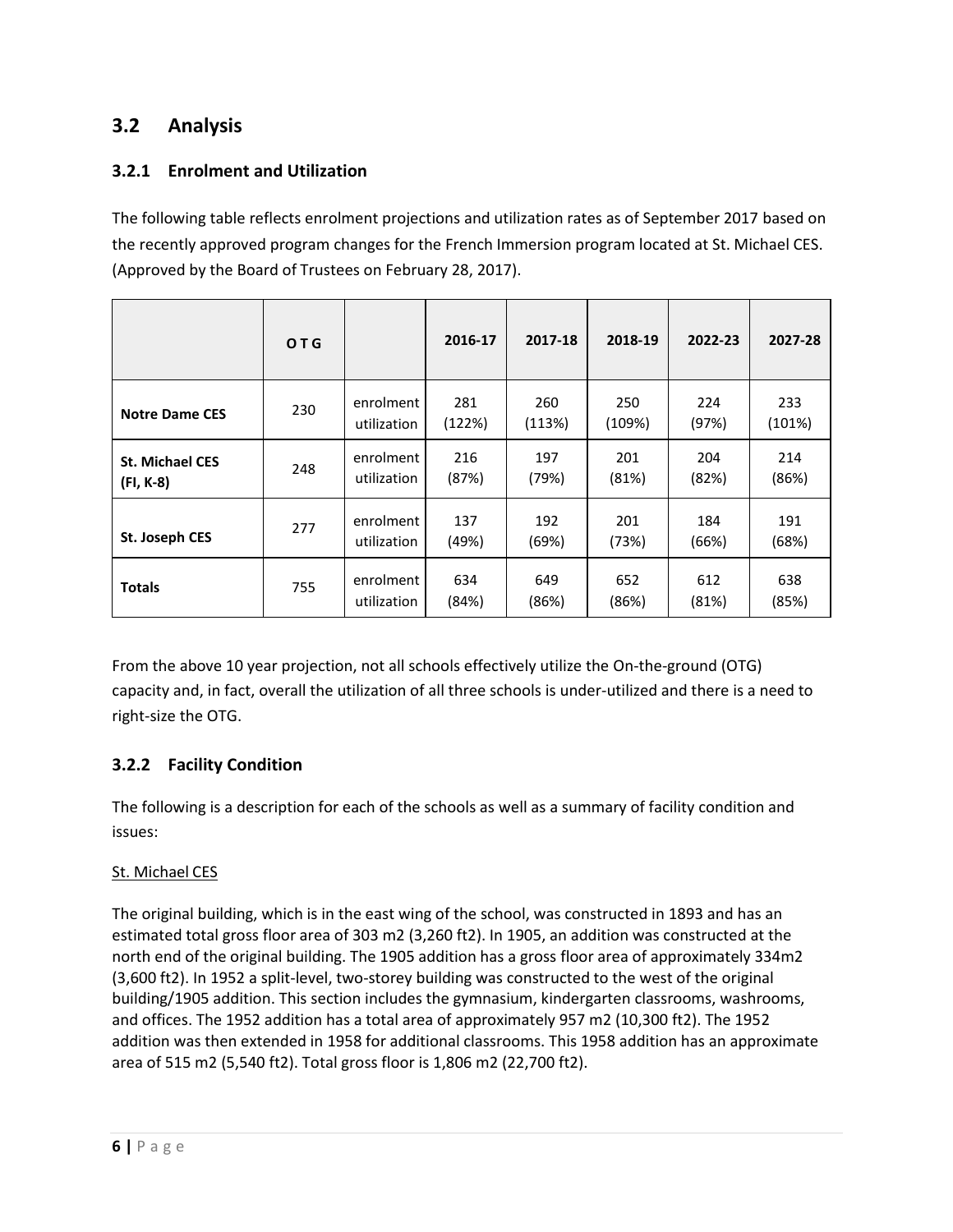Based on the guidelines from the referenced Ministry of Education report - Building Our Schools, Building Our Future, a significant number of the instructional spaces and operational areas are deemed to be undersized or are absent. In order to meet the suggested requirements for all the facility spaces in St. Michael Catholic Elementary School, significant reconstruction of the existing spaces and possibly the construction of additions would be required.

The site area is small at 0.59 hectares (1.46 acres) and nearly 100% hard surface.

A comment from the Ministry of Education 2013 facility condition inspections stated, "Overall the architectural components appear in fair condition, but a number of components appear worn and deteriorated, and have surpassed their anticipated service life".

This is the oldest school of the three schools under review and would be problematic to renovate to address accessibility and program design and building code requirements due to the age and configuration of the existing structures and the limited site size.

#### Notre Dame CES

The original building, which is the southwest portion of the school, was constructed in 1962, has an estimated total gross floor area of 557 m2 (6,000 ft2). In 1967, an addition was constructed adjacent to the east elevation of the original building. The 1967 addition has a gross floor area of approximately 1,366 m2 (14,700 ft2). Total gross floor is 1,923 m2 (20,700 ft2).

Based on the guidelines from the referenced Ministry of Education report - Building Our Schools, Building Our Future, a significant number of the instructional spaces and operational areas are deemed to be undersized or are absent. In order to meet the suggested requirements for all the facility spaces in Notre Dame Catholic Elementary School, significant reconstruction of the existing spaces and possibly the construction of additions would be required.

The site area is estimated to be 2.5 hectares. (6.2 acres).

A relocatable six classroom port-a-pack was installed on the site in 2005 and is nearing the end of its anticipated life cycle.

A comment from the Ministry of Education 2013 facility condition inspections stated, "Overall the architectural components appear in fair condition, but a number of components appear worn and deteriorated, and have surpassed their anticipated service life".

Notre Dame is over 50 years old. The configuration of the classrooms in a section of the school is triangular off a central square and does not meet current program design standards. Renovations are not possible due to the structural design and load-bearing capacities. The school is heated by electricity and is not energy efficient.

#### St. Joseph CES

The original building, which is in the east wing of the school, was constructed in 1960 and has an estimated total gross floor area of 511 m2 (5,500 ft2). In 1991, an addition was constructed on the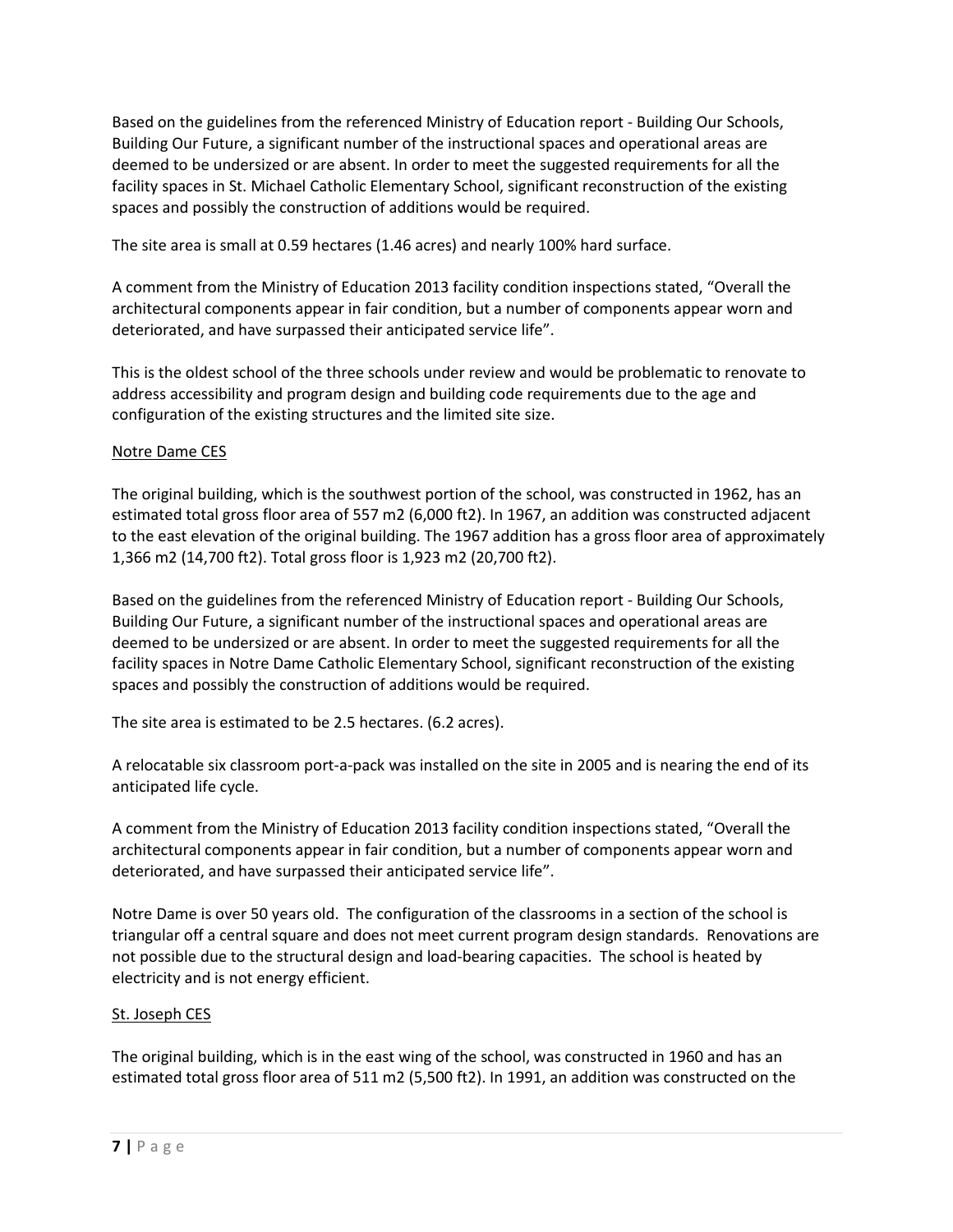west end of the original building. The 1991 addition has a gross floor area of approximately 2,215 m2 (23,842 ft2). Total gross floor is 2,726 m2 (29,342 ft2).

St. Joseph original building is 56 years old but has been well maintained with some recent renovations. The 1991 addition represents two thirds of the school's gross area footprint and, as such, the school is a relatively new facility.

Some classrooms have been converted into specialty spaces to hold special education programs.

The site area is estimated to be 1.87 hectares (4.62 acres).

## **3.3 Accommodation Options**

As per the Ministry Guideline and Policy 109, administrative Procedure 109, the Initial Staff Report (ISR) included accommodation options to address the goals of the review. There were four options contained in the ISR, including the staff recommended option.

There are 2 assumptions that have been made regarding the options:

- (1) That St. Michael Catholic Elementary School would remain open until such time as the physical space is available to move the students to an alternate site.
- (2) Overall transportation times are expected to remain consistent under each of the options given the proximity of the schools. It is important to note that all of the assumptions regarding transportation in this report are based on the location of 2016-17 students and current bus routing.

#### **OPTION 1 (Consolidate 3 Schools into 1 School)**

This option proposes the **construction of a new replacement school** on the Notre Dame CES site and would result in:

- (1) the closure and transfer of St. Joseph CES students to the new replacement school, joining the existing Notre Dame community: and
- (2) the closure and transfer of St. Michael CES to the new replacement school, joining the existing Notre Dame community.

#### **OPTION 2 (Consolidate 3 Schools into 2 Schools, with an addition)**

This option proposes the **construction of an addition** at Notre Dame CES and:

- (1) the realignment of school boundaries (see Table One map at end of the report) to transfer regular track (RT) students into St. Joseph to increase student population and reduce excess capacity, effective September 2018; and
- (2) the closure of St. Michael CES and the transfer of the French Immersion Program to an expanded Notre Dame CES site.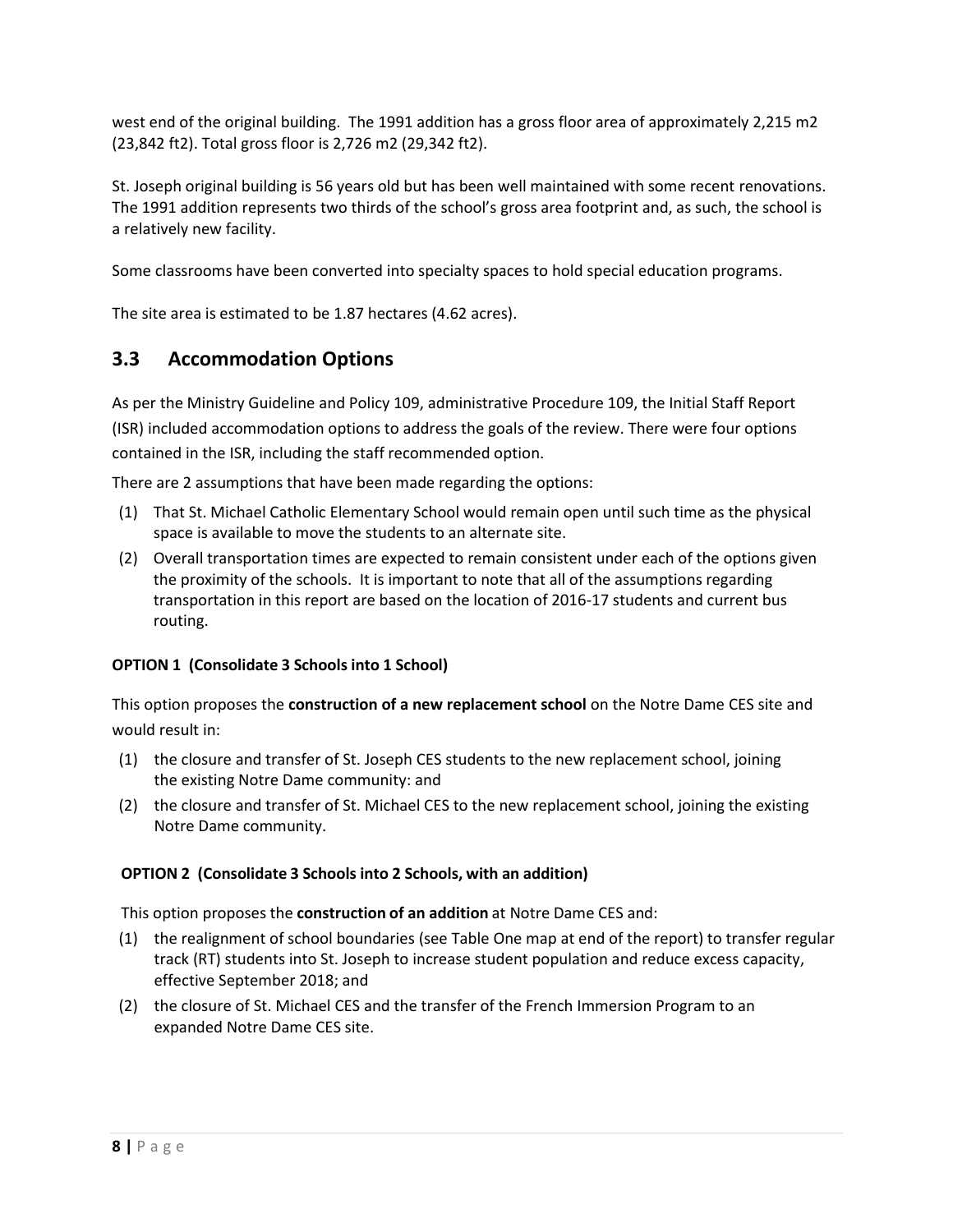This proposal is dependent on Ministry of Education approval and funding of a renovation and a classroom addition to Notre Dame CES large enough to include new student population and replace the existing portable classrooms and to upgrade program spaces.

#### **OPTION 3 (Consolidate 3 Schools into 2 Schools, create a new FI Centre)**

This option proposes the construction of a **new replacement school** on the Notre Dame CES site and would result in:

- (1) the transfer of St. Joseph CES students to the new replacement school to join the Notre Dame CES school community in a newly built K-8 regular track (RT) school; and
- (2) the closure of St. Michael CES and transfer of the French Immersion program for Northumberland to the St. Joseph CES site, creating a single-track K-8 French Immersion (FI) school.

This proposal is dependent on the Ministry of Education approval and funding of the construction of a new replacement school of sufficient size to accommodate all the students.

School Boundary/Catchment changes: the former RT catchments of St. Joseph CES and Notre Dame CES would be combined into one new catchment area serving the new replacement school.

#### **OPTION 4 (Staff Recommended Option, Consolidate 3 Schools into 2 Schools)**

This option proposes the construction of a **new replacement school** at the Notre Dame Site and:

- (1) the realignment of school boundaries (see Table One map at end of the report) to transfer regular track (RT) students into St. Joseph to increase student population and reduce excess capacity, effective September 2018; and
- (2) the closure of St. Michael School and the transfer of the French Immersion Program to the replacement school thereby creating a dual-track FI school for K-8.

The proposal is dependent on Ministry of Education approval and funding of a replacement school to house the new school population.

School Boundary/Catchment changes: the former RT catchments of Notre Dame and St. Joseph would be adjusted to transfer area to St. Joseph CES, impacting approximately 49 students.

#### **3.4 School Information Profiles**

School Information Profiles (SIP's) had been completed in accordance with the Ministry Guidelines and Board Policy and Administrative Procedure. The purpose of the SIP's is to provide an understanding of and familiarity with each school under the review. The SIP's for each of the three schools can be found in Cobourg Catholic Schools Accommodation Review (ARC) Binder under Section 4.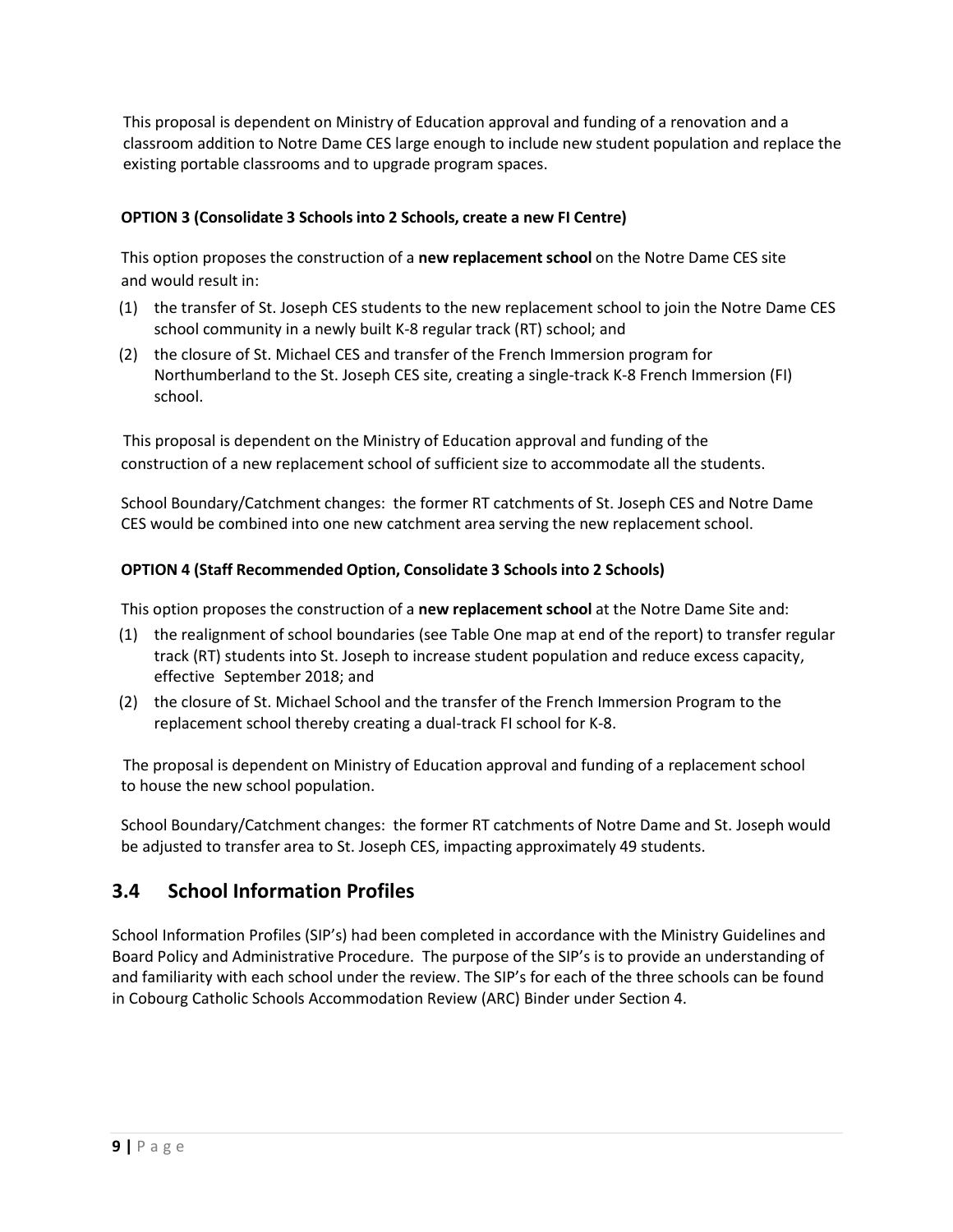### **3.5 Approval to Proceed with Accommodation Review**

On March 28, 2017 the Board of Trustees received and approved the Cobourg Catholic Elementary Schools Accommodation Review - Initial Staff Report and the ARC Terms of Reference. The following motions were approved:

- (1) "THAT the Board of Trustees initiate a school accommodation review involving St. Michael, St. Joseph and Notre Dame Catholic Elementary Schools in Cobourg."
- (2) "THAT the Board of Trustees approved the Cobourg Catholic Elementary Schools Accommodation Review Committee Terms of Reference included in Appendix A of this report."
- (3) "THAT the Board of Trustees appoint Tim Robins as the Chair of the Cobourg Catholic Elementary Schools Accommodation Review Committee."

## **4.0 Partnership and Stakeholder Consultation**

As part of the Ministry of Education Accommodation Review Guideline and Board Administrative Procedure, staff are required to consult with local municipal governments. Specifically, following the Board of Trustees' approval to undertake a pupil accommodation review, school boards must invite affected single and upper-tier municipalities as well as other community partners that expressed an interest prior to the pupil accommodation review to discuss and comment on the recommended option(s) in the school board's initial staff report.

The invitation for this meeting would be provided through a written notice, and would be directed through the Clerks Department (or equivalent) for the affected single and upper-tier municipalities. The affected single and upper-tier municipalities, as well as other community partners that expressed an interest prior to the pupil accommodation review, must provide their response on the recommended option(s) in the school board's initial staff report before the final public meeting. School boards must provide them with advance notice of when the final public meeting is scheduled to take place.

School boards must document their efforts to meet with the affected single and upper-tier municipalities, as well as other community partners that expressed an interest prior to the pupil accommodation review; and provide any relevant information from this meeting as part of the final staff report to the Board of Trustees.

Following the Board of Trustees approval to proceed with the Cobourg Catholic Elementary Schools Accommodation Review, written invitation to the municipal partners was issued on March 29, 2017. A meeting was conducted on April 26, 2017 where attendees were provided with an overview of the Ministry Guideline, Board Policy, and Initial Staff Report. It was also requested of them to provide input on the ISR by November 20, 2017 (date of Public Meeting 2). No input was received by the Municipal partners, on this school accommodation review. Please refer to the Cobourg Catholic Elementary Schools Accommodation Review binder copies of the invitation letter, meeting agenda, and meeting minutes.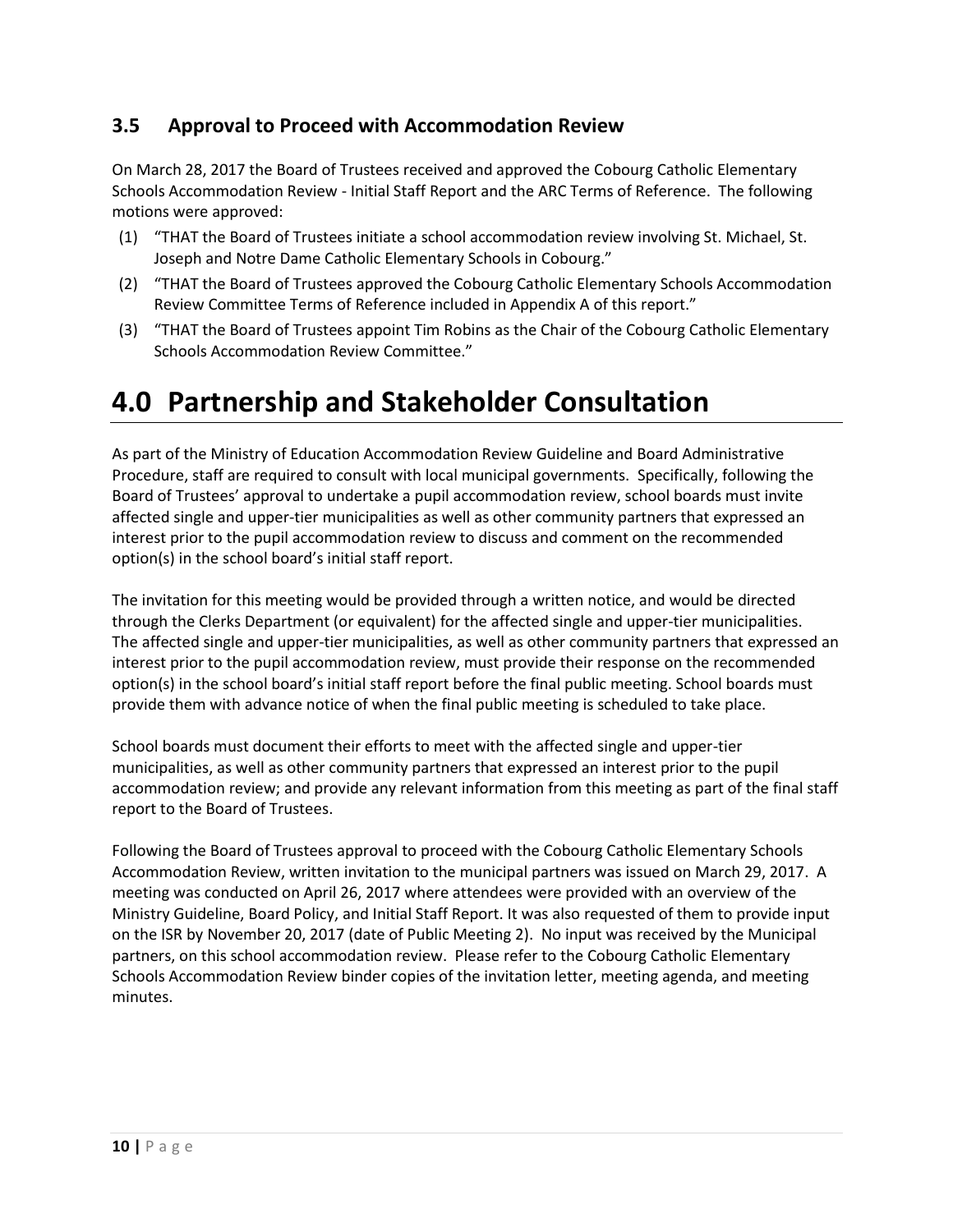## **5.0 Accommodation Review Committee**

#### **5.1 Committee Membership**

Membership for the Cobourg Catholic Elementary Schools Accommodation Review Committee (ARC) as per Policy 109 and Administrative Procedure 109, consisted of the following members:

St. Joseph CES: Christine Brodie, Principal; Tonya Ferguson, Parent; Lori Kendrick, Teacher; Jacqueline Maynard-MacInnes, Non-teaching Staff.

St. Michael CES: Guy Charette, Principal; Dawn Campbell, Parent; Karyne Roy, Teacher; Georg Wieczorek, Non-teaching Staff.

Notre Dame CES: Caroline Graham / Stephen Egan, Principal; Sherri Slade-Brady, Teacher; Kim Bennett, Non-teaching Staff; Janet Reid, Parent.

Catholic Education Centre: Tim Moloney, Superintendent of Learning/Student Success.

Diocese: Fr. Peter Seabrooke, Diocese Priest.

Broader School Community: Lesley Patterson, Northumberland County.

Resource: Isabel Grace, Superintendent of Business and Finance; Marian Irwin, Secretary of Business and Finance.

Chair: Tim Robins, Chair of ARC Committee.

#### **5.2 Terms of Reference**

As defined in the Board's Policy 109 and Administrative Procedure 109, the ARC will function based on an approved Terms of Reference that will reflect the Board's accommodation objectives, strategy for supporting student achievement and well-being, the roles and responsibilities of the ARC, procedures of the ARC and minimum number of working meetings.

The ARC'S Mandate as outlined in the Terms of Reference is:

"The Cobourg Catholic Elementary Schools Accommodation Review will involve three (3) schools: St. Michael Catholic Elementary School (CES), St. Joseph CES, and Notre Dame CES. The Board of Trustees has asked that an Accommodation Review Committee (ARC) be formed. The ARC, as a consultation body and official conduit for information shared between the school board and the school communities, will review and comment on staff's initial report, review school information profiles and other relevant data, and suggest alternative accommodation scenarios with supporting rationale."

See Appendix A – Cobourg Catholic Elementary Schools Accommodation Review Binder, Section 3 for the ARC Terms of Reference.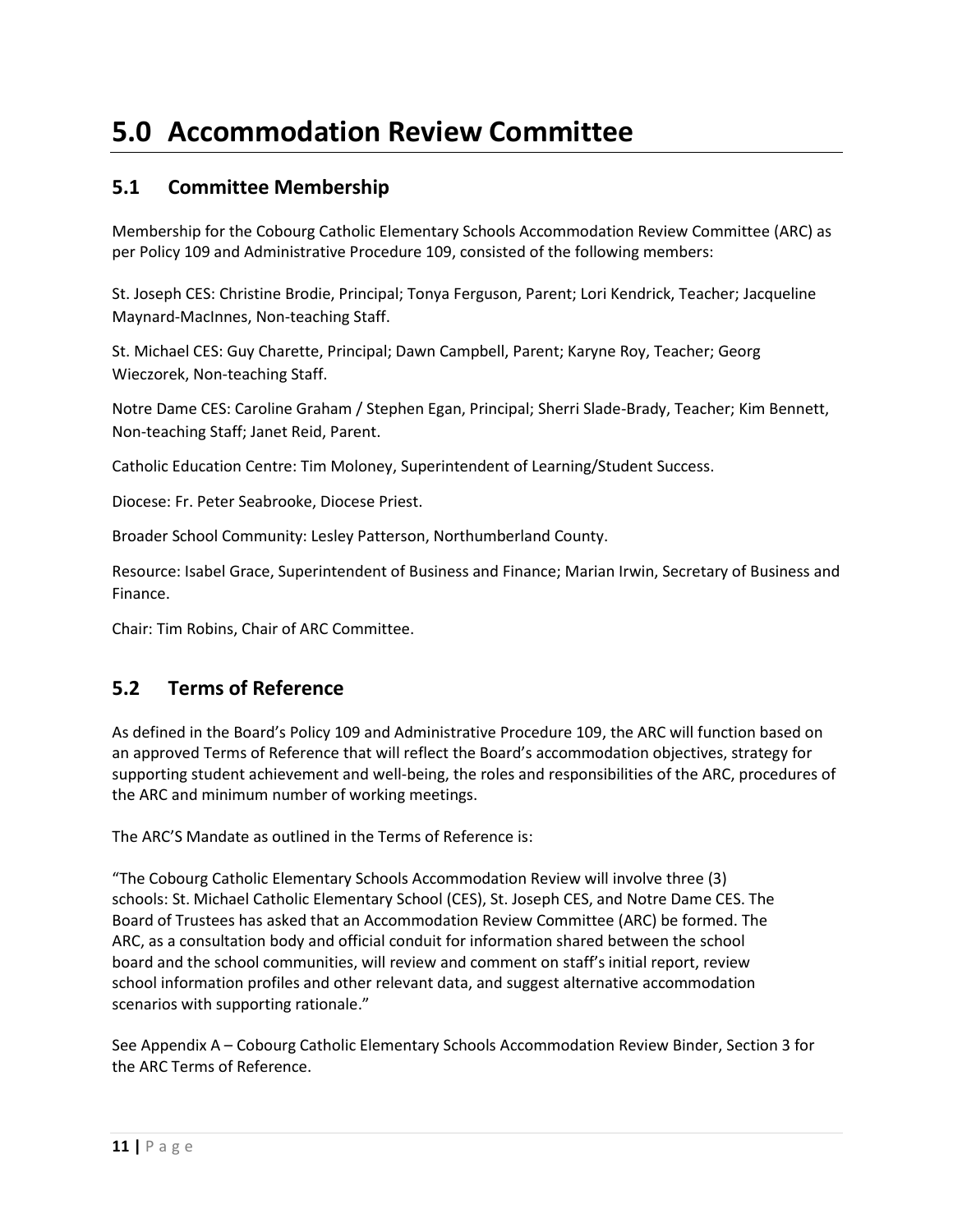### **5.3 Schedule**

The Cobourg Catholic Elementary Schools Accommodation Review schedule can be found in the Cobourg Catholic Elementary Schools Accommodation Review binder, Section 3 – Initial Staff Report, page 5. The ARC followed the schedule with the first meeting on May 15, 2017 and completed its final meeting on December 18, 2017.

#### **5.4 Additional Options from ARC**

As part of the mandate and role of the ARC and as defined under the Ministry of Education Pupil Accommodation Guidelines, the ARC may provide additional accommodation options than those in the initial staff report, as long as there is supporting rationale for such option.

As part of the work of the ARC, during Working Meeting #3, the ARC requested two additional options for consideration (options 5 to 6) as follows:

#### **OPTION 5 (Consolidate 3 Schools into 2 Schools, with an addition)**

This option proposes the **construction of an addition** at St. Joseph School and:

(1) the closure of St. Michael School and the transfer of the French Immersion Program to an expanded St. Joseph facility, which will become a dual-track K-8 FI/RT site.

This proposal is dependent on Ministry of Education approval and funding of a classroom addition to St. Joseph large enough to include new student population transferring from St. Michael CES.

School Boundary/Catchment changes: the FI catchment of St. Michael would be transferred to St. Joseph. No changes to existing RT boundary for St. Joseph. No changes to existing RT boundary for Notre Dame.

#### **OPTION 6 (Consolidate 3 Schools into 2 Schools, with an addition)**

This option proposes the **construction of an addition** at St. Joseph School and:

- (1) the transfer of Notre Dame School students to an expanded St. Joseph facility to join the St. Joseph school community in a K-8 regular track (RT) school; and
- (2) the closure of St. Michael School and the transfer of the French Immersion program for Northumberland to the Notre Dame site, creating a single-track K-8 French Immersion (FI) school.

This proposal is dependent on Ministry of Education approval and funding of a classroom addition to St. Joseph large enough to include new student population transferring from Notre Dame.

School Boundary/Catchment changes: the former RT catchments of Notre Dame and St. Joseph would be combined into one new catchment area serving the expanded St. Joseph facility. The FI catchment in Northumberland would be transferred to the Notre Dame site.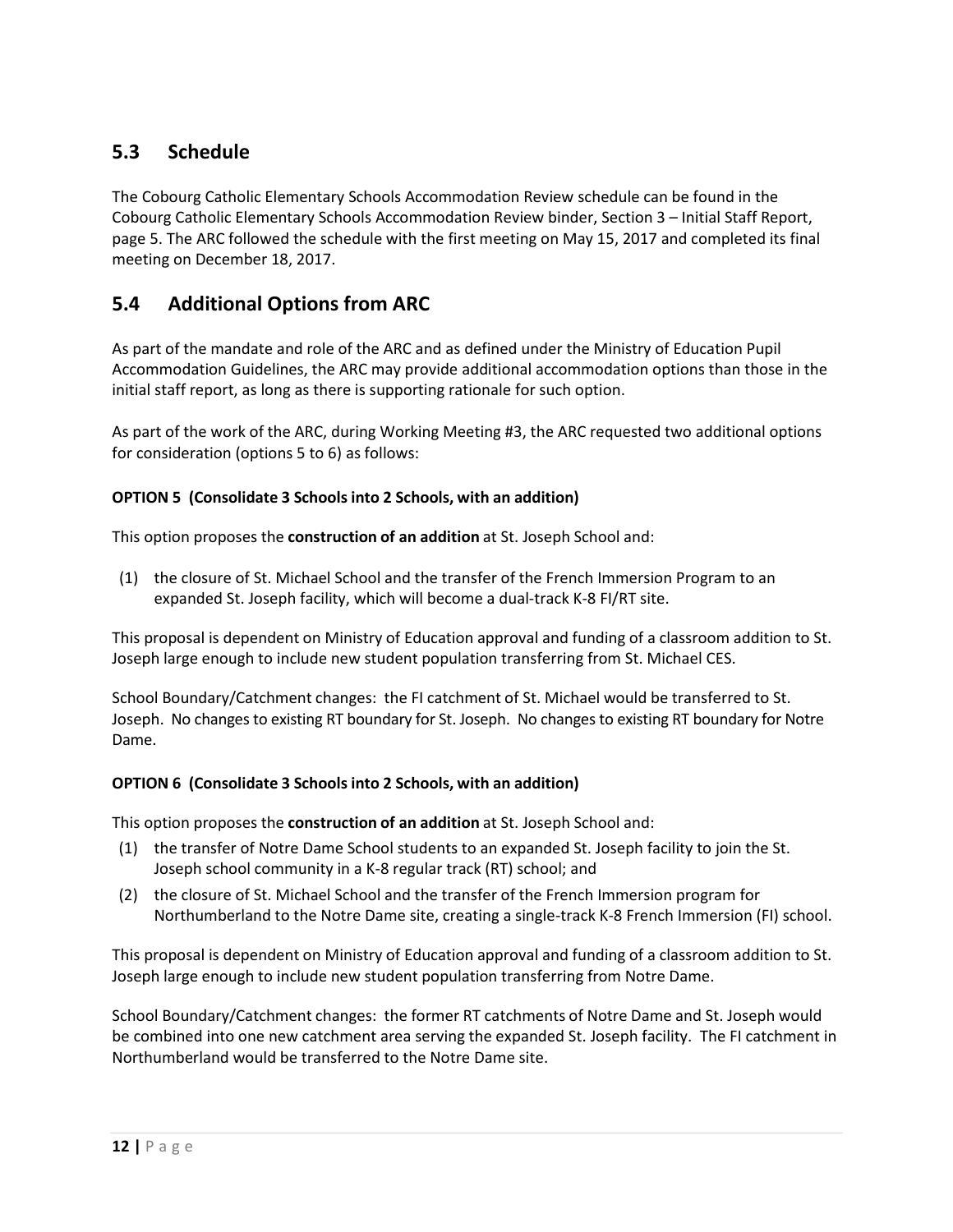## **5.5 Committee Input on Final Recommended Option**

Following the Ministry of Education Pupil Accommodation Guideline, Board Administrative Procedure and the Terms of Reference, the ARC members do not need to achieve consensus regarding the final report and supporting information provided to the Board of Trustees. However, during ARC working meeting #4 and in preparation for the second public meeting, ARC members were asked to consider which accommodation option that "best" meets the system priorities & review goals and to record their choice on a ballot.

| Round One: | Options 1, 3 and 4 (New school). Each committee member was asked to mark their<br>preferred option (one only) on a folded paper, identify by option number (no<br>personal name or school identifier).      |                                                                      |  |  |  |
|------------|-------------------------------------------------------------------------------------------------------------------------------------------------------------------------------------------------------------|----------------------------------------------------------------------|--|--|--|
|            | Result:                                                                                                                                                                                                     | Option $3 - 6$ votes<br>Option $4 - 8$ votes                         |  |  |  |
| Round Two: | Options 2, 5 and 6 (New Addition). Each committee member<br>was asked to mark their preferred option (one only) on a folded<br>paper, identify by option number (no personal name or school<br>identifier). |                                                                      |  |  |  |
|            | Result:                                                                                                                                                                                                     | Option $2 - 9$ votes<br>Option $5 - 3$ votes<br>Option $6 - 2$ votes |  |  |  |

## **6.0 Community Consultation**

As required by the Ministry of Education Pupil Accommodation Guideline, the final staff report must include a Community Consultation section that contains feedback from the ARC and any public consultations as well as any relevant information obtained from municipalities and other community partners prior to and during the pupil accommodation review.

As such, the Cobourg Catholic Elementary Schools Accommodation Review provided a variety of methods to permit community consultation throughout the process and in many forms to allow community input to the process including: advertising in local papers relating to Public Meeting dates, use of Board and School webpages to advertise ARC meetings, online survey, written survey forms, comment sheets, public meetings, email submissions for questions and answers, ARC webpage for ongoing updated information on the accommodation review, and email updates.

### **6.1 Public Meetings**

Public Meeting 1, held on June 5, 2017, provided an overview of the ARC orientation session (ARC Working Meeting #1) and presented the School Information Profiles and Initial Staff Report. There were 30 people that signed in at public meeting 1 (including members of the ARC).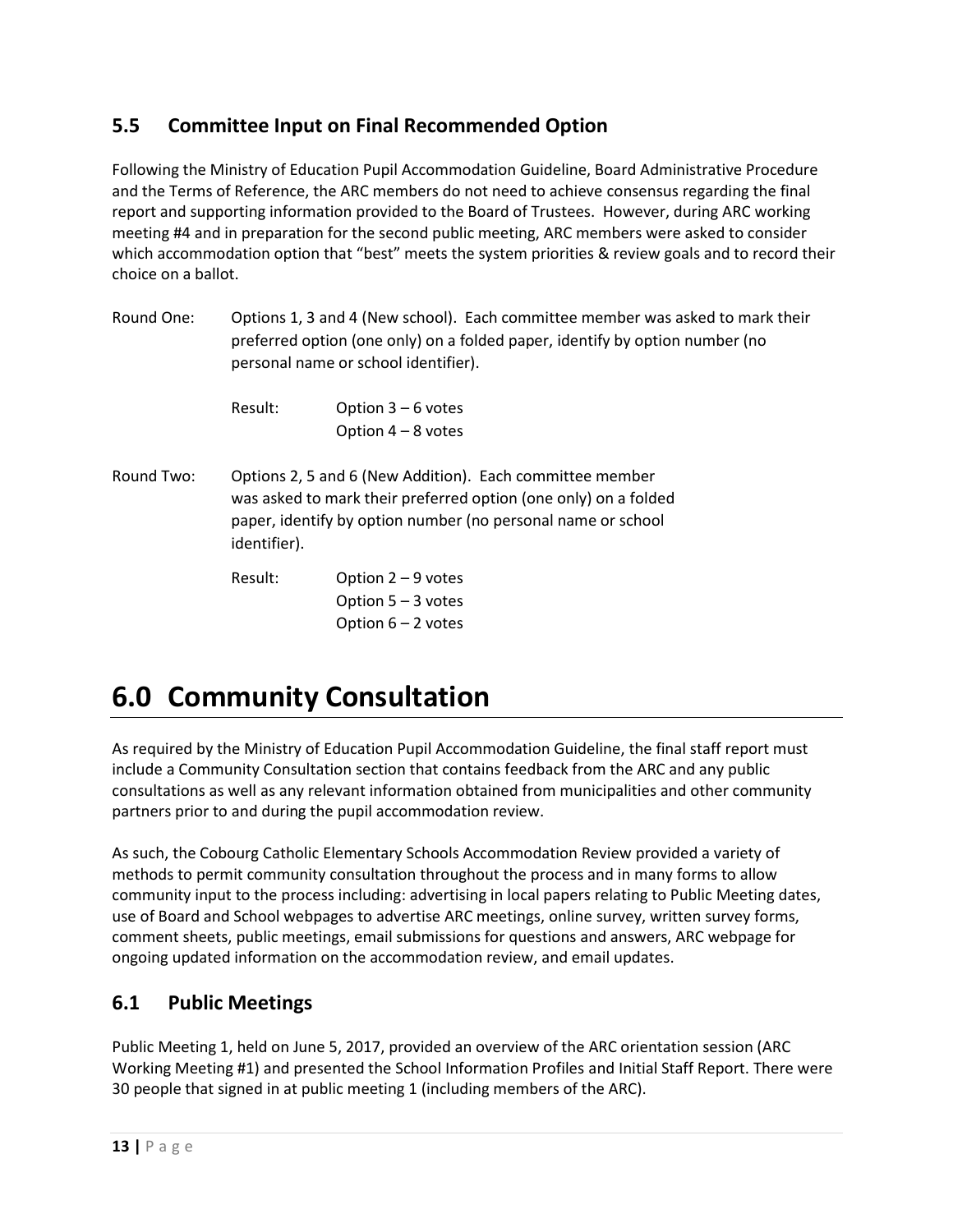Public Meeting 2, held on November 20, 2017, provided an overview on the recommended option, guiding principles and the Board's transition planning framework. There were 34 people that signed in at public meeting 2 (including members of the ARC).

## **6.2 ARC Webpage**

All documentation relating to Cobourg Catholic Elementary Schools Accommodation Review had been set-up on a webpage and can be found through the Board's website at [www.pvnccdsb.on.ca.](http://www.pvnccdsb.on.ca/)

Community members were encouraged to review and monitor the ARC webpage throughout the process including the ability to provide input for the ARC to consider.

### **6.3 Online Survey**

Following the mandate of the Cobourg Catholic Elementary Schools Accommodation Review (ARC), as a consultation body and official conduit for information shared between the school board and the school community on the Initial Staff Report (ISR), staff prepared an online survey. The online survey was launched on the Board's webpage at www.pvnccdsb.on.ca and was made available for the public to complete.

The online survey was available during the period of June 5, 2017 to June 30, 2017 and September 18, 2017 to October 6, 207. Ministry Of Education Guidelines (March 2015, section X, page 11) state that "School board staff are expected to facilitate the public meetings to solicit broader community feedback on the recommended option(s) contained in the Initial Staff Report." As such, the online survey allowed the public to comment on the accommodation options presented in the Initial Staff Report and the proposed new school boundaries.

The survey results were also made public and posted on the Cobourg Catholic Elementary Schools Accommodation Review ARC webpage.

### **6.4 Communications Received**

Throughout the school closure review, the ARC received communications from the public. All questions presented to the ARC were responded to. All communications received along with the responses can be found in Appendix A, Cobourg Catholic Elementary Schools Accommodation Review Binder (section 8).

The public were reminded that all communications and correspondence received become part of the public record and will form part of the Final Staff Report.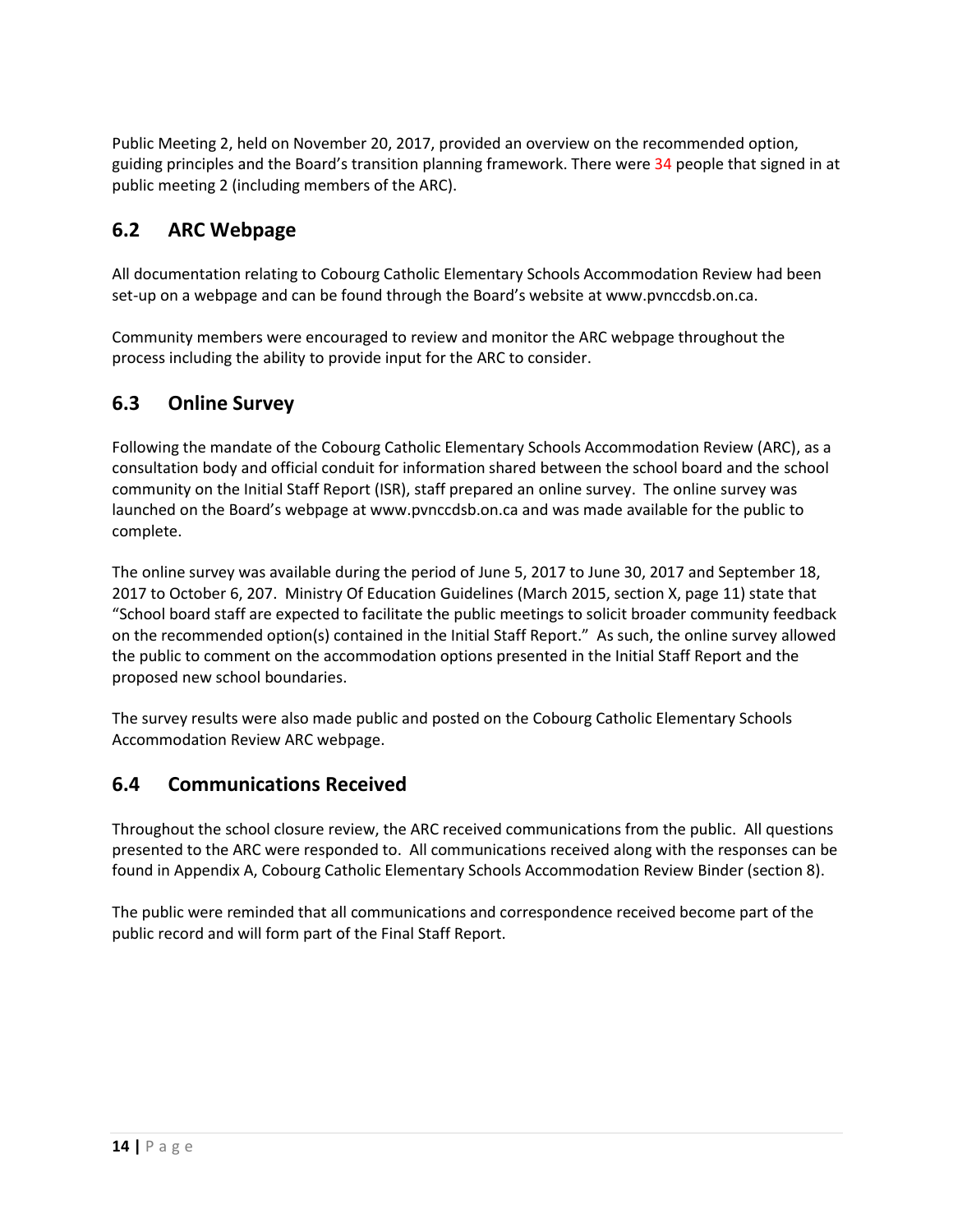# **7.0 Final Staff Recommendations and Guiding Principles**

## **7.1 Recommended Option**

Through the Pupil Accommodation Review process, the Final Staff Report is recommending the closure of St. Michael CES and that its students are redirected to Notre Dame CES and St. Joseph CES subject to the Ministry of Education approval of funding to complete capital upgrades St Notre Dame CES.

The following recommendations will serve as the motions to be presented to the Board of Trustees on February 27, 2018 for approval of the recommended option:

- Closure of St. Michael Catholic Elementary School and transfer of the French Immersion program to Notre Dame Catholic Elementary School to create a dual track school. This recommendation is subject to the Ministry of Education approval and completion of capital improvements at Notre Dame Catholic Elementary School.
- Revise the French Immersion catchment area to reflect movement of the French Immersion program to Notre Dame Catholic Elementary School. This revision is subject to the Ministry of Education approval and completion of capital improvements at Notre Catholic Elementary School.
- Implement a boundary change for regular track students at Notre Dame Catholic Elementary School and St. Joseph Catholic Elementary School as outlined in the Initial Staff Report, Option 4 - proposed new school boundaries. This boundary change will become effective as of the approval of the Final Staff Report.
- Staff recommends, on a without prejudice basis, to provide all current families, affected by the Notre Dame - St. Joseph Catholic Elementary Schools boundary change, the option of continuing attendance at Notre Dame CES as outlined in the guiding principles.
- Staff to submit a business case to the Ministry of Education during the next round of submissions for Capital Facility improvements at Notre Dame Catholic Elementary School in the following priority:
	- (1) New Replacement School.
	- (2) New Addition and Facility Improvements.

### **7.2 Guiding Principles**

The guiding principles serve as operational directives and will guide staff following the approval of the recommendations (Board Motions) during and following the consolidation of the schools. The guiding principles, subject to the support of the Board of Trustees are:

(1) The Cobourg Accommodation Review process followed the PVNCCDSB Accommodation Review Goals and specifically, it addresses significant future capital and maintenance facility condition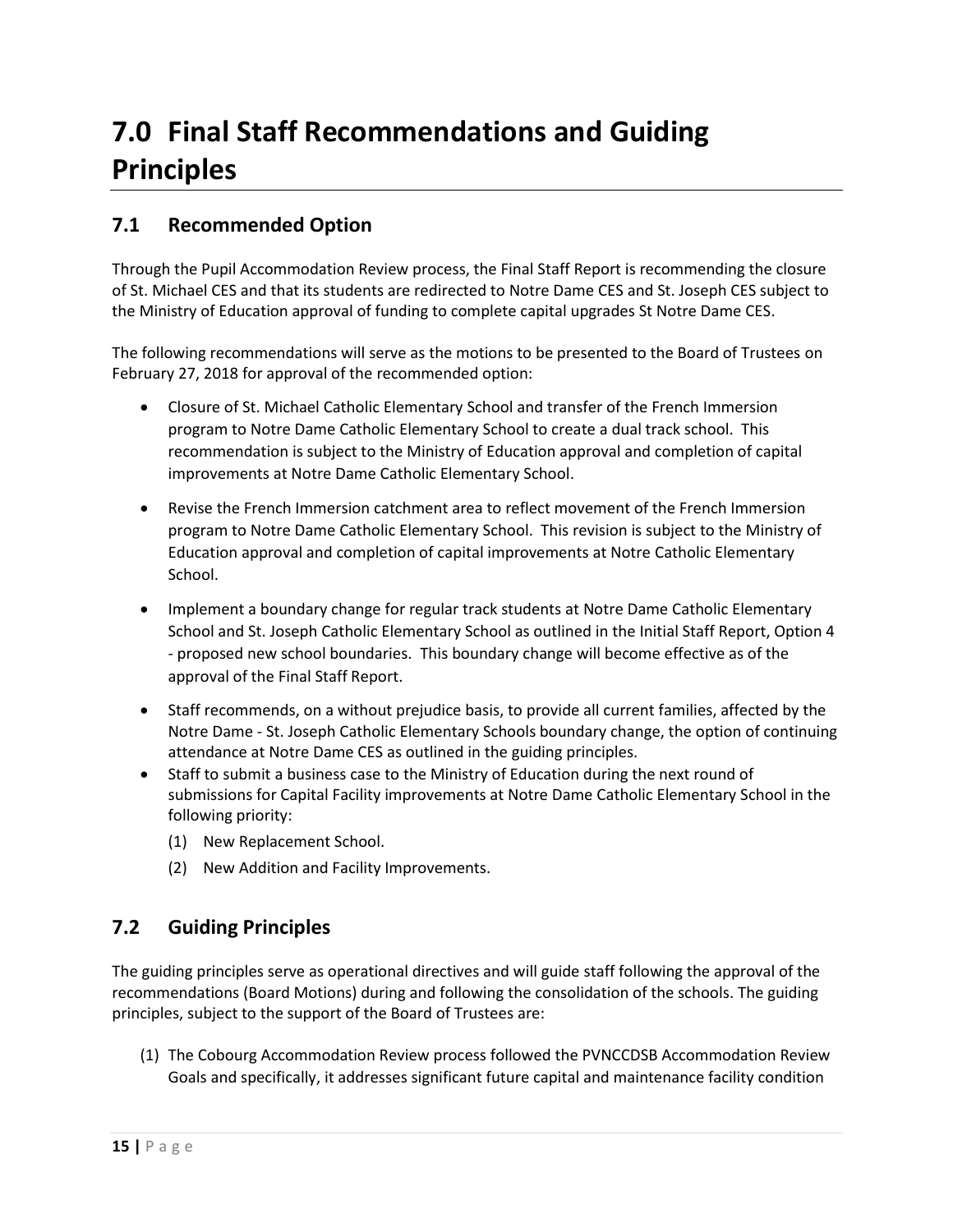expenditures at both St. Michael Catholic Elementary School and Notre Dame Catholic Elementary School by:

- (a) Fully utilizing St. Joseph Catholic Elementary School via a boundary change; and
- (b) Closing St. Michael Catholic Elementary School and consolidating the French Immersion program located at St. Michael Catholic Elementary School into a new or enhanced dual track school at Notre Dame Catholic Elementary School.
- (2) PVNCCDSB approval of the Final Staff Report and supporting motions initiates and instructs staff to submit a capital improvement business case for Notre Dame Catholic Elementary School. As such, the closure of St. Michael Catholic Elementary School will remain in abeyance until Ministry of Education approval is received and the capital improvements completed.
- (3) Families, affected by the Notre Dame St. Joseph Catholic Elementary Schools (CES) boundary change, would have the option of continuing attendance at Notre Dame CES based on the following:
	- (a) The option to continue to attend Notre Dame CES applies to families with children currently attending Notre Dame as at the date of Board approval of the Review Final Staff Report recommendations. Siblings born prior to January 1, 2018 not yet attending school will also be able to enrol at Notre Dame CES in the future.
	- (b) Families with children already living within the area affected by the boundary change, but who do not currently have a child attending Notre Dame CES, will be enrolled at St. Joseph CES as following the new boundary for the school.
	- (c) New registrants/families moving to the area affected by the boundary change will be enrolled at St. Joseph CES.
	- (d) For those families that qualify and opt to continue to attend Notre Dame CES, the option applies while the family continues to reside at their current residence address as at the date of Board approval of the Final Staff Report recommendations. Change of residence will require the family to be subject to the school attendance boundary that they move to.
- (4) The French Immersion program boundary will be adjusted following the closure of St. Michael Catholic Elementary School and the relocation to Notre Dame Catholic Elementary School. There will be no changes to the catchment area.
- (5) The school boundary and catchment area for St. Mary Catholic Secondary School is not impacted by the Cobourg Catholic Elementary Schools Accommodation Review.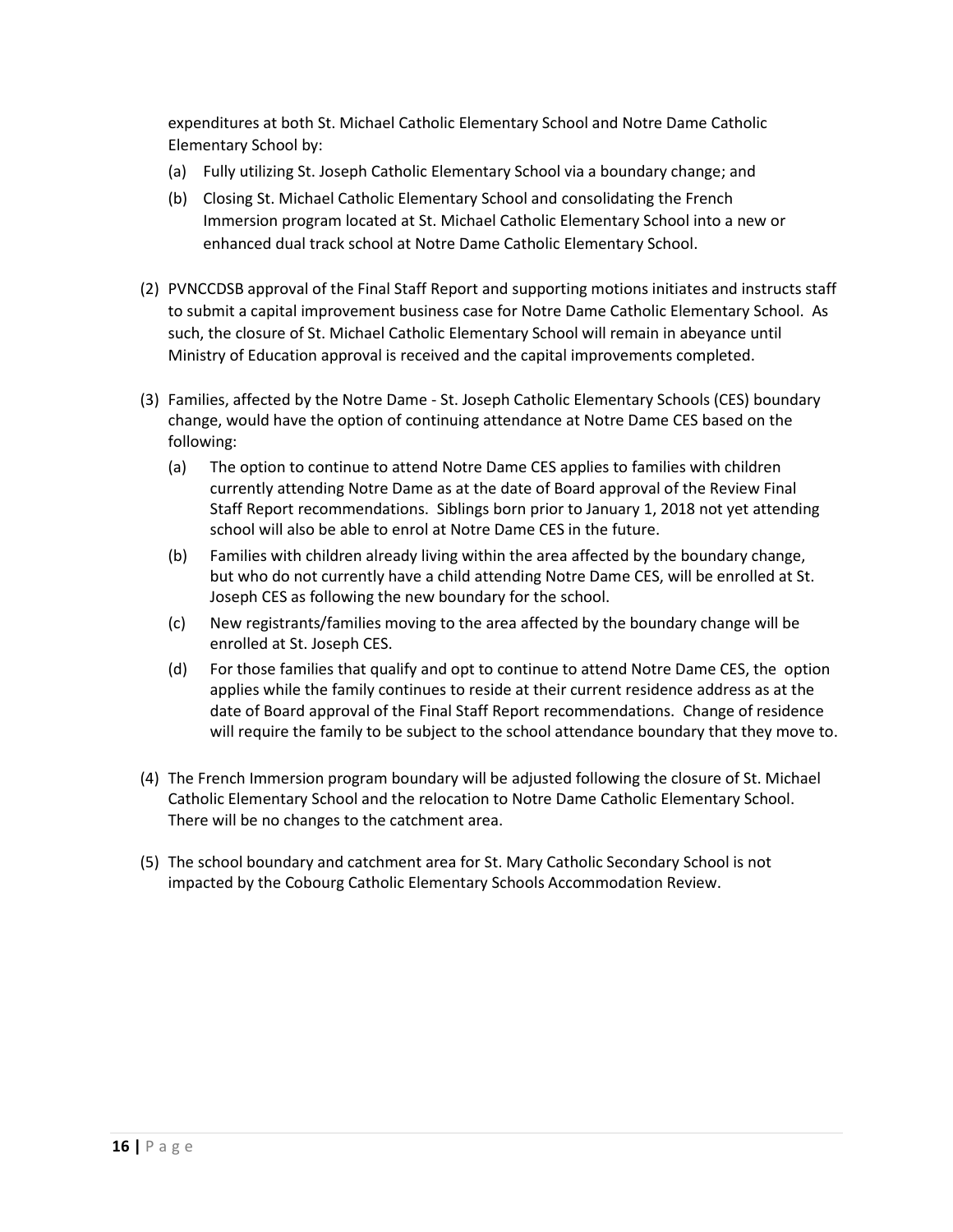# **8.0 Transition Planning Framework for School Communities**

The Board recognizes that the move from one school to another as the result of a boundary review or school closure review can be a stressful time for students, parents, and staff. It can also be a time of joy and celebration as new school communities begin to form.

Transitions from one school to another are most successful when everyone (administrators, parents, staff, students, etc.) has a clear vision (e.g. a smooth transition for students, building a cohesive new school community) and is working together to achieve that desired end goal by being open minded and willing to adapt to every aspect of the change.

Purpose of this Framework:

- To provide support to school communities following a decision of an accommodation review.
- To provide families with assurance that they will be well supported as they integrate into a new school community.
- To provide a menu of options for administrators and the school community to consider as they transition from one school community to another.

The Transition Plan for the Cobourg Catholic Schools Accommodation Review can be found in the ARC Binder.